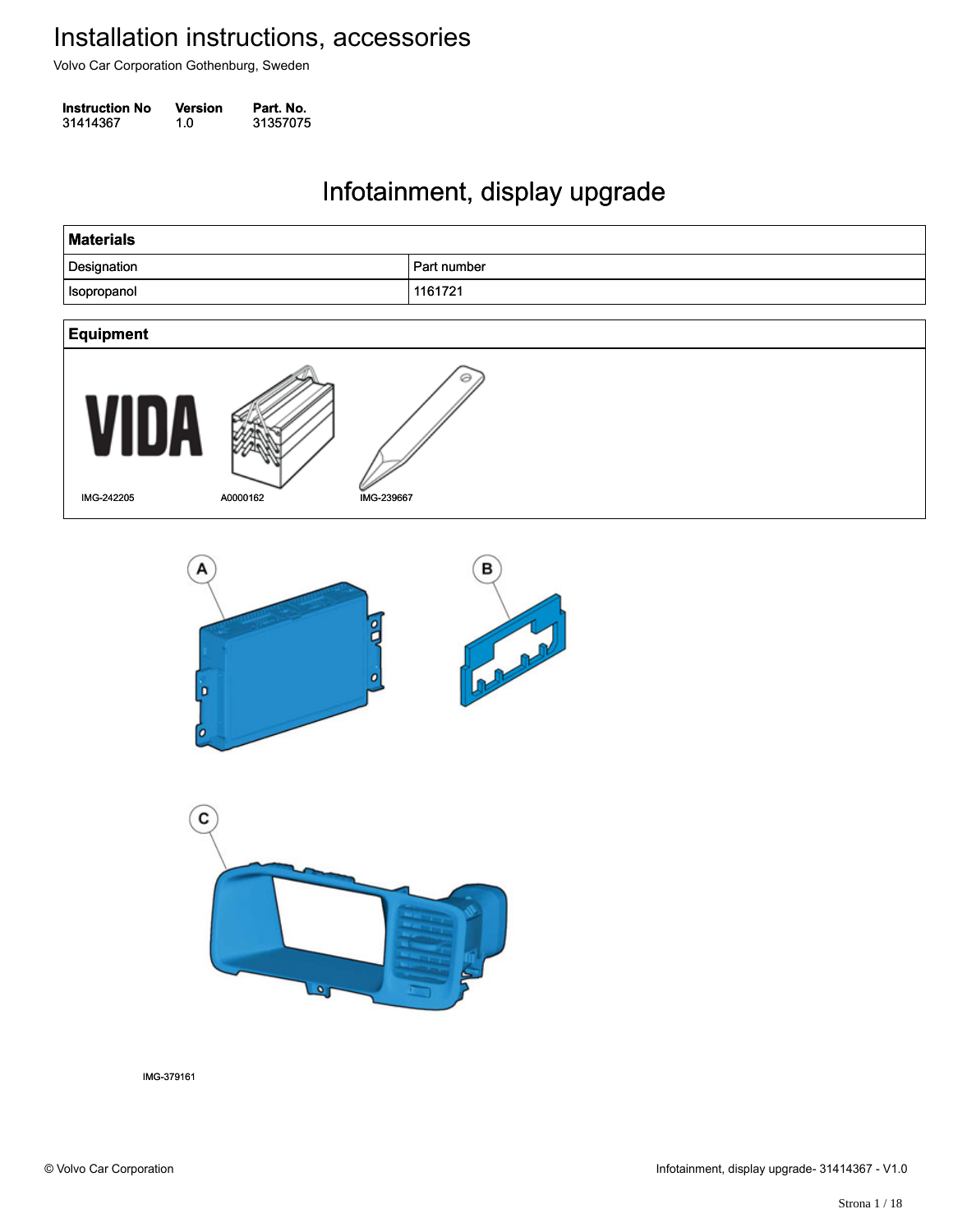Volvo Car Corporation Gothenburg, Sweden

|            | 36660-2<br>Infotainment levels upgrade                                                                                                                             |
|------------|--------------------------------------------------------------------------------------------------------------------------------------------------------------------|
|            | Equipment                                                                                                                                                          |
|            | Designation                                                                                                                                                        |
|            | Electrician's screwdriver                                                                                                                                          |
|            | <b>Information</b>                                                                                                                                                 |
| 1          | Read through all of the instructions before starting installation.                                                                                                 |
|            | Notifications and warning texts are for your safety and to<br>minimise the risk of something breaking during installation.                                         |
|            | Ensure that all tools stated in the instructions are available<br>before starting installation.                                                                    |
|            | Certain steps in the instructions are only presented in the form of<br>images. Explanatory text is also given for more complicated<br>steps.                       |
|            | In the event of any problems with the instructions or the<br>accessory, contact your local Volvo dealer.                                                           |
|            | <b>Color symbols</b>                                                                                                                                               |
| 2          | Note!<br>This colour chart displays (in colour print and electronic<br>version) the importance of the different colours used in the<br>images of the method steps. |
|            | 1. Used for focused component, the component with<br>which you will do something.                                                                                  |
| 6<br>4     | 2. Used as extra colors when you need to show or<br>differentiate additional parts.                                                                                |
|            | 3. Used for attachments that are to be removed/installed.<br>May be screws, clips, connectors, etc.                                                                |
|            | 4. Used when the component is not fully removed from<br>the vehicle but only hung to the side.                                                                     |
|            | 5. Used for standard tools and special tools.                                                                                                                      |
| IMG-363036 | 6. Used as background color for vehicle components.                                                                                                                |
|            | Removal                                                                                                                                                            |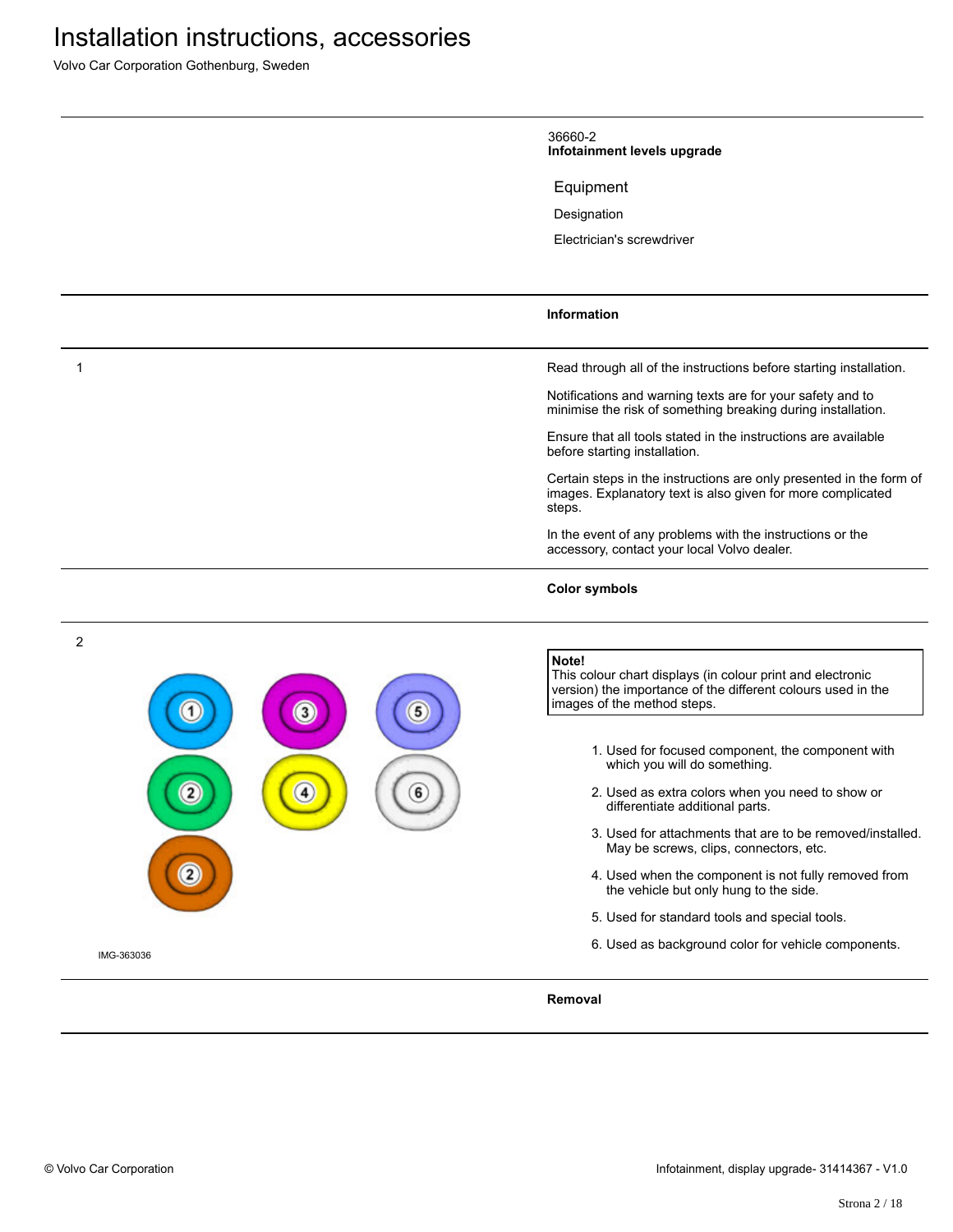Volvo Car Corporation Gothenburg, Sweden



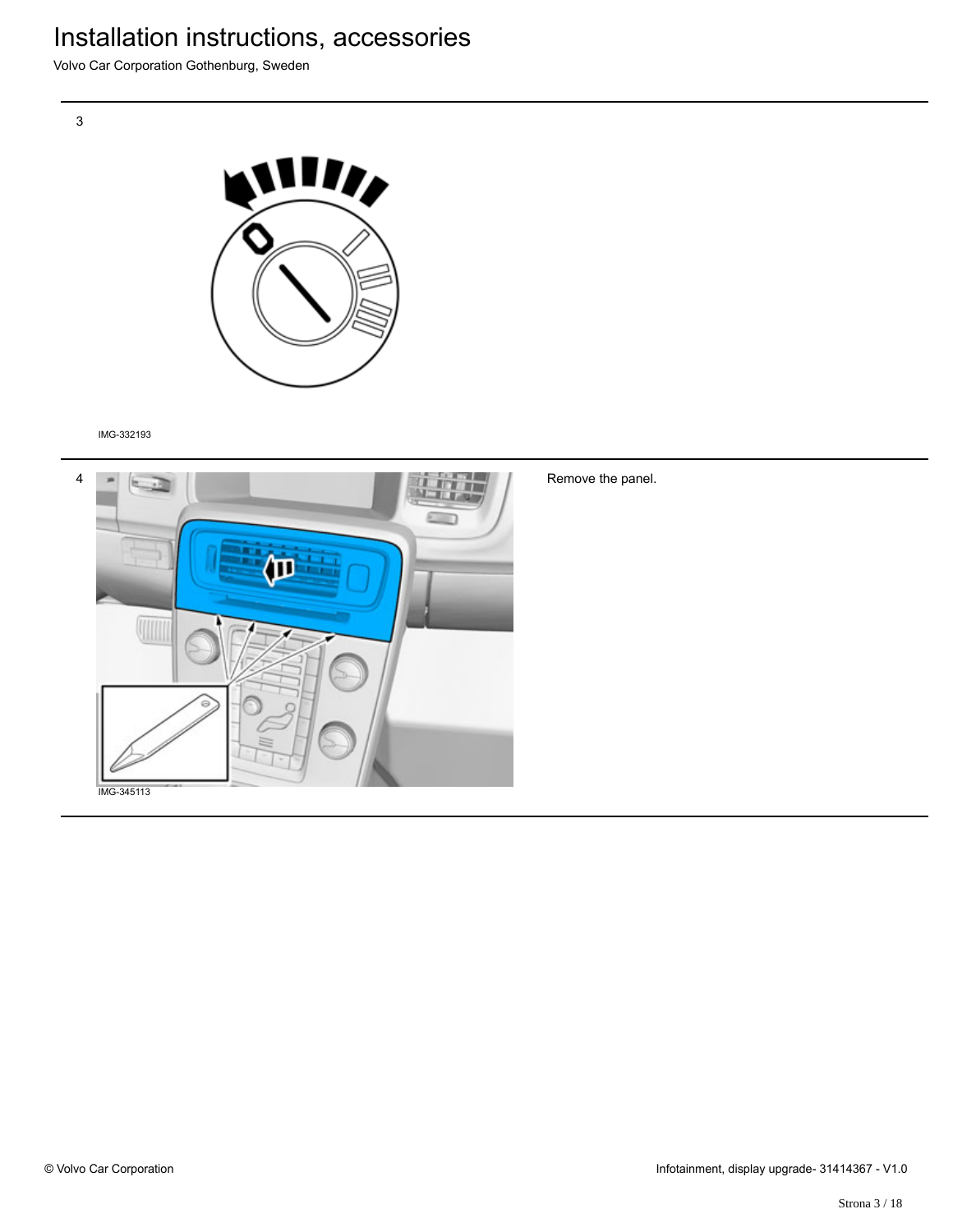Volvo Car Corporation Gothenburg, Sweden



Disconnect the connector.



Remove the screws.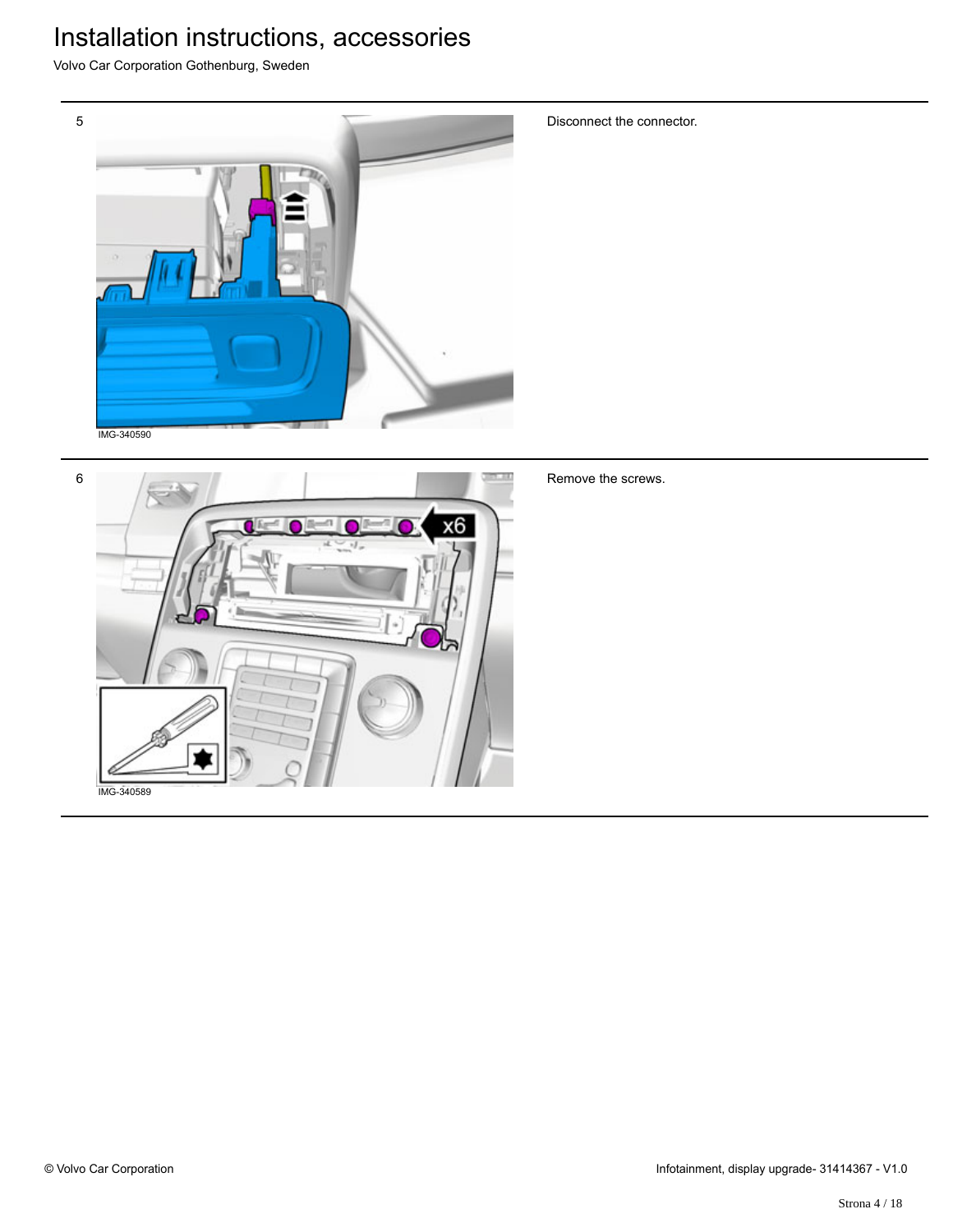Volvo Car Corporation Gothenburg, Sweden



Remove the screws.

**Cars with automatic transmissions**

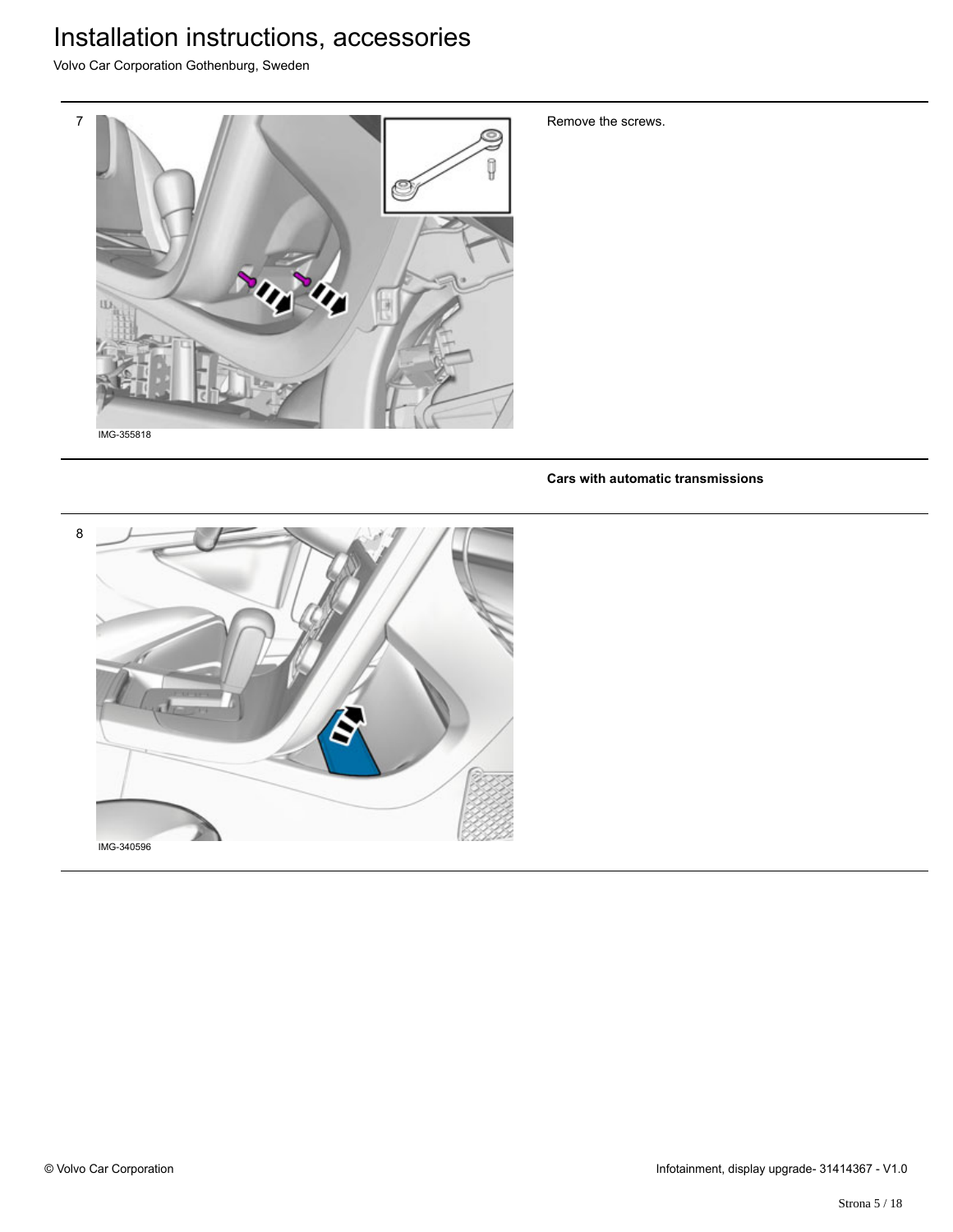Volvo Car Corporation Gothenburg, Sweden



Release the shift-lock function.

#### **Cars with manual transmissions**

Release the catch which is located inside the gear lever boot.

Pull the locking sleeve and gear lever boot down. Take care so that the boot does not come loose from the lock ring.

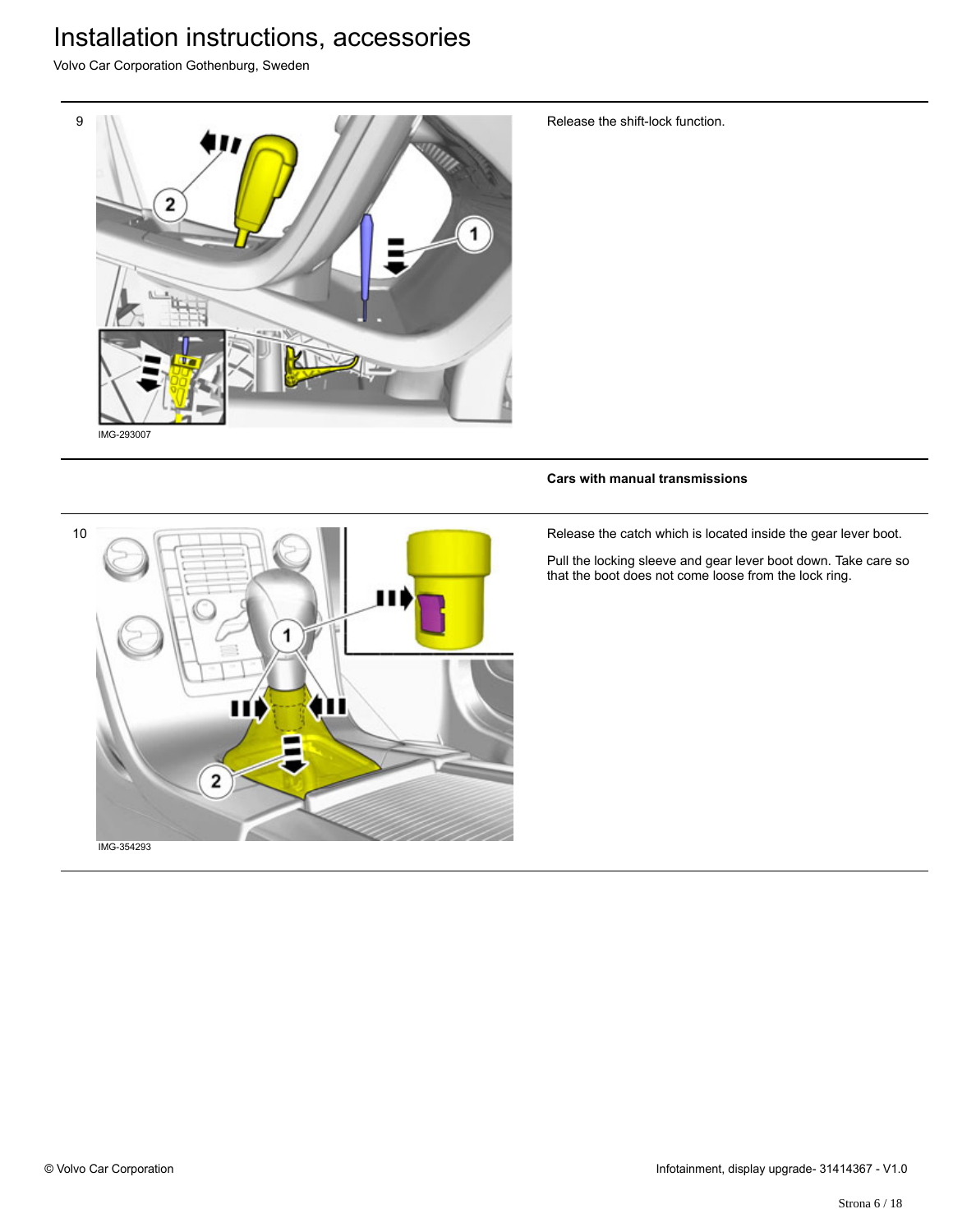Volvo Car Corporation Gothenburg, Sweden



#### **All vehicles**



Remove the panel.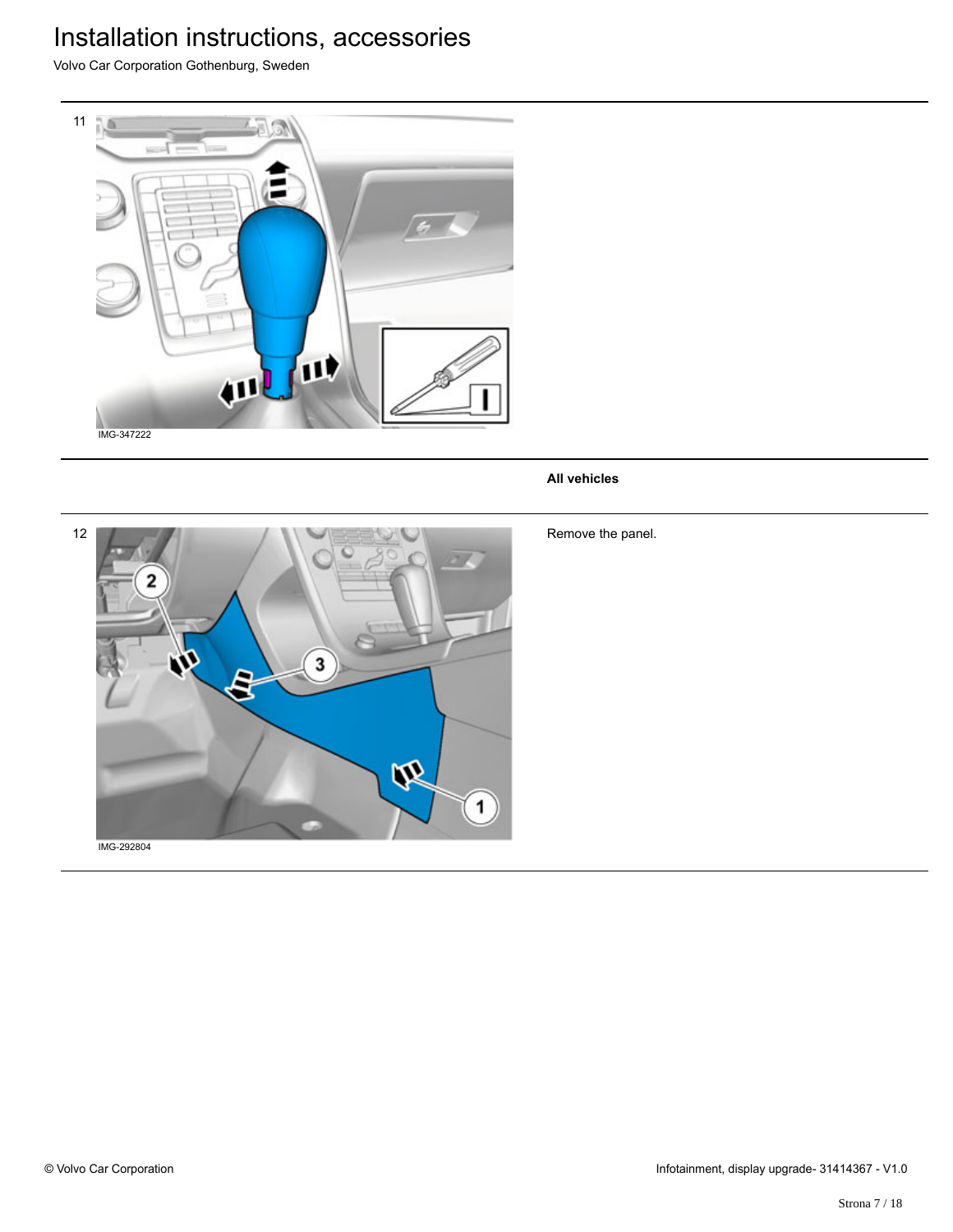Volvo Car Corporation Gothenburg, Sweden





Fold the carpet to the side.

- 1. Unhook the cable harness clips.
- 2. Disconnect the connector.

**Vehicles with the 4C system.**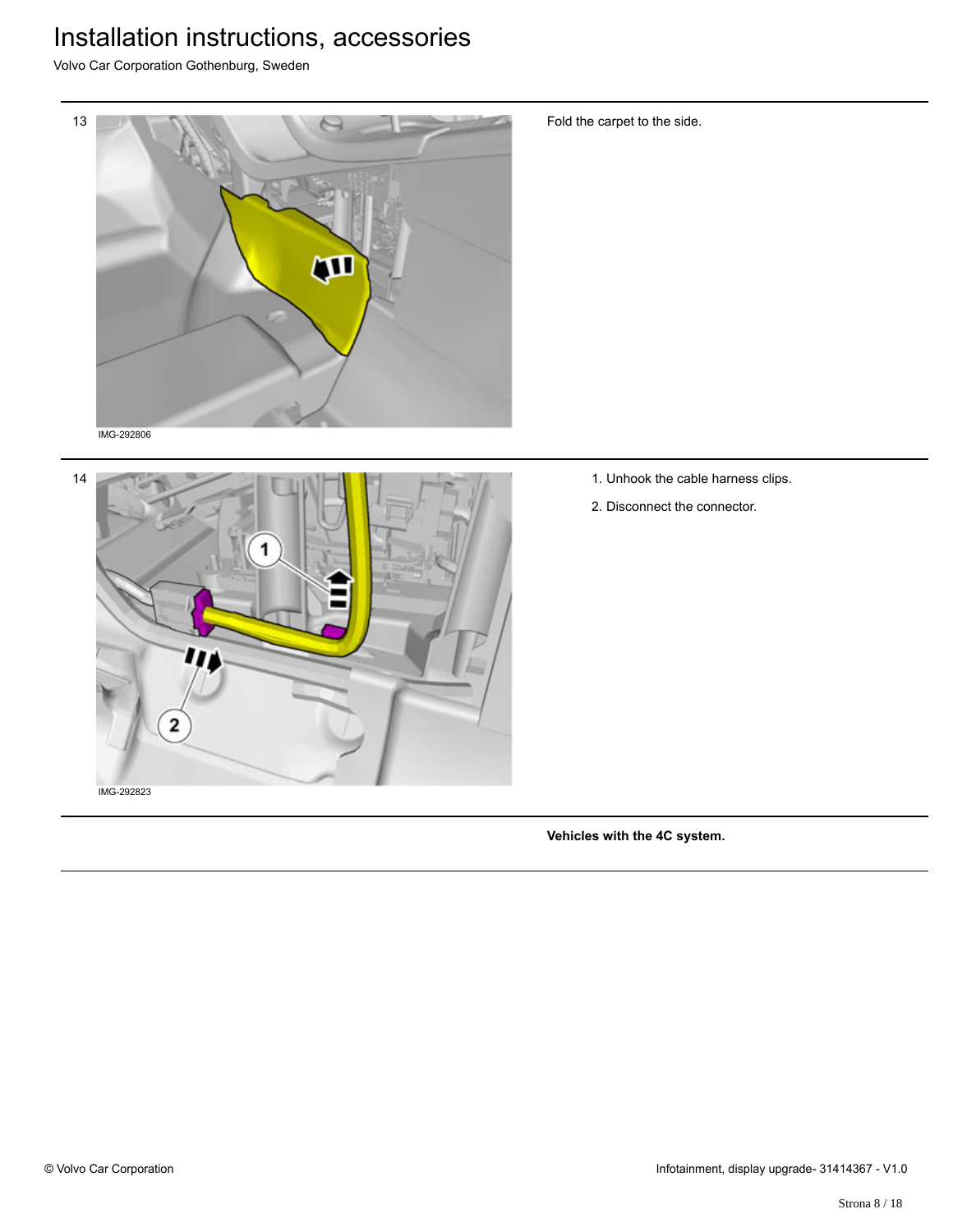Volvo Car Corporation Gothenburg, Sweden



Remove the panel.

Disconnect the connector.

**All vehicles**

IMG-292827

16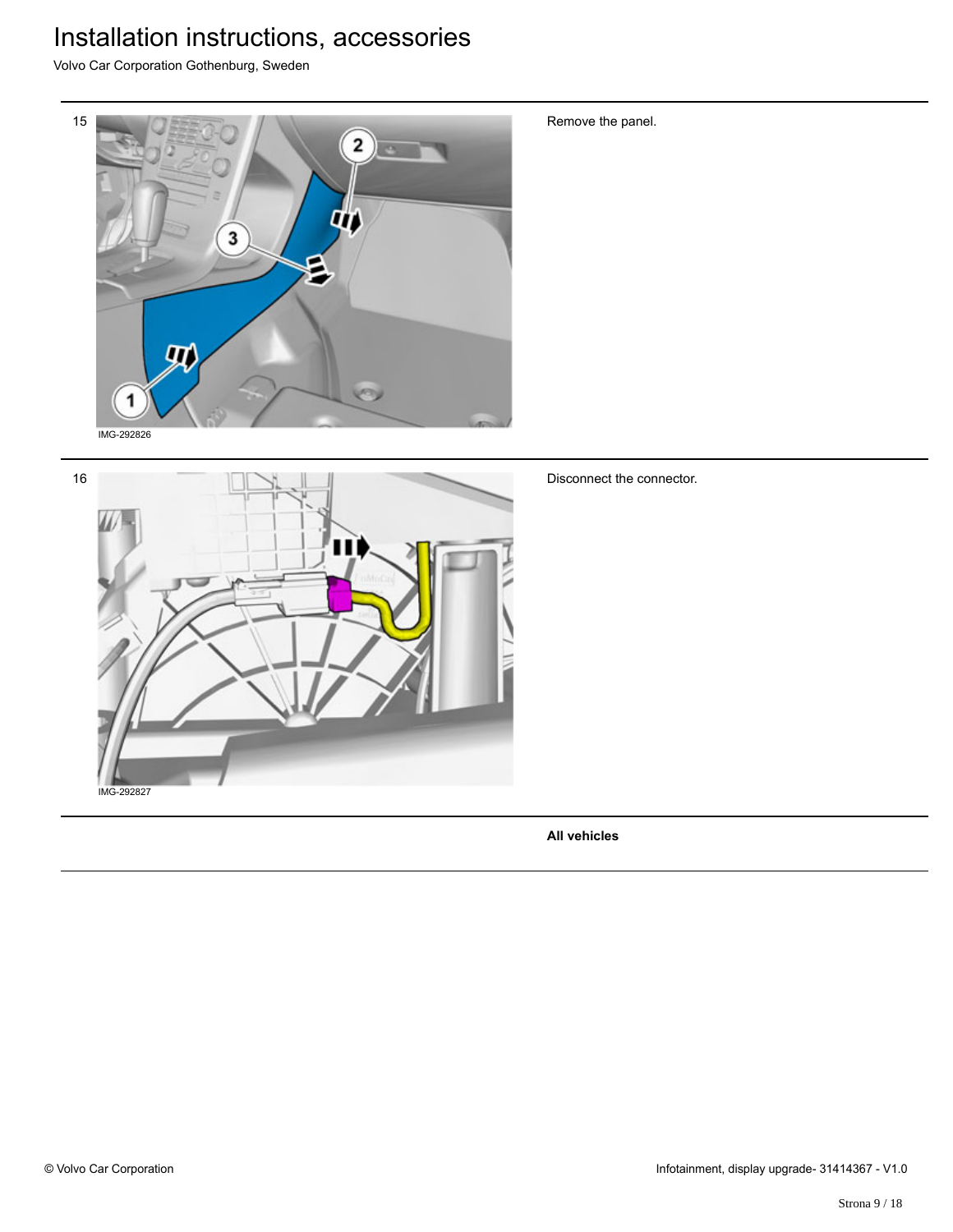Volvo Car Corporation Gothenburg, Sweden







**Note!**

The graphic shows the back of the component before removal.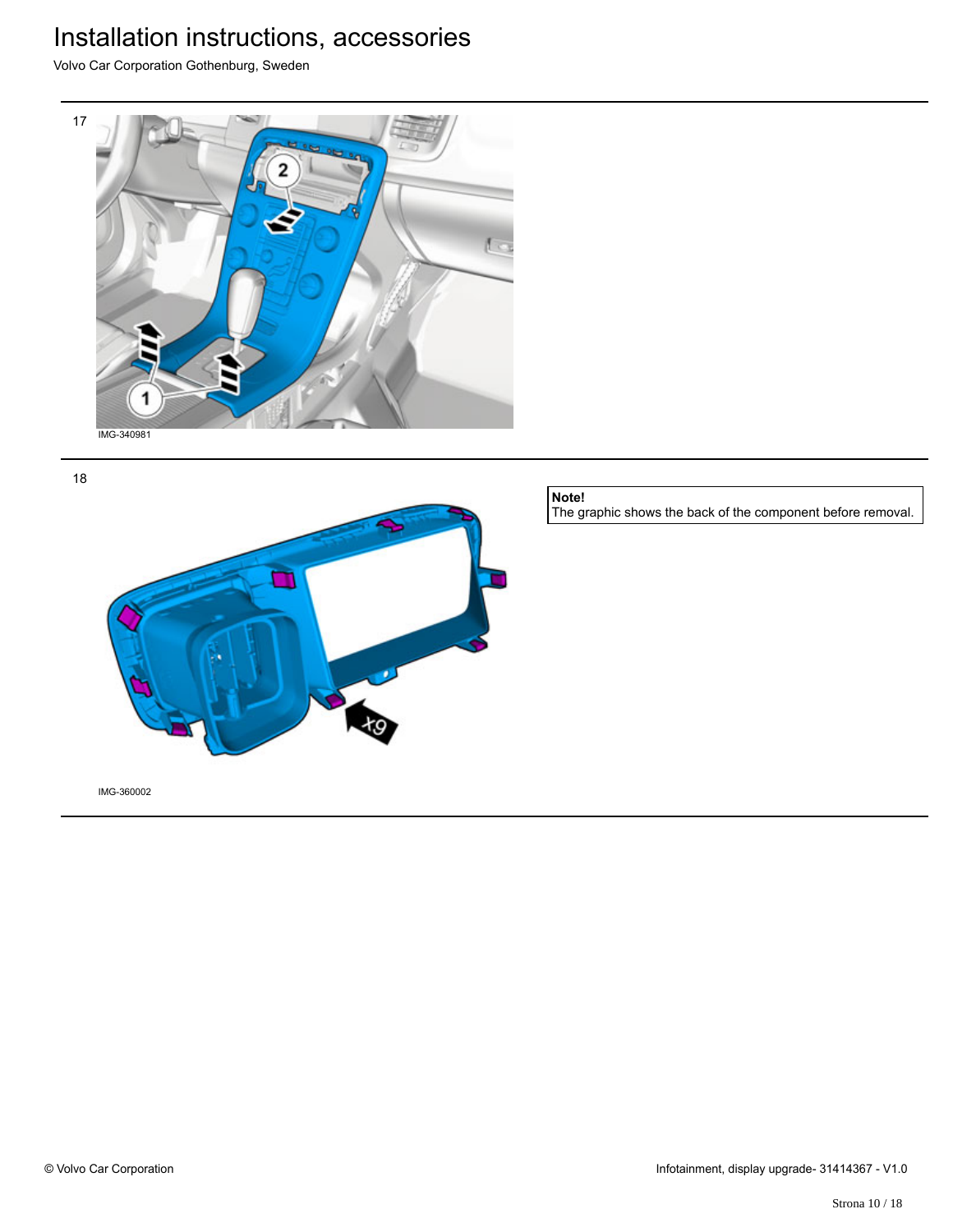Volvo Car Corporation Gothenburg, Sweden



Carefully pry loose the bottom edge of the panel and then continue around the panel.



**Use:** Electrician's screwdriver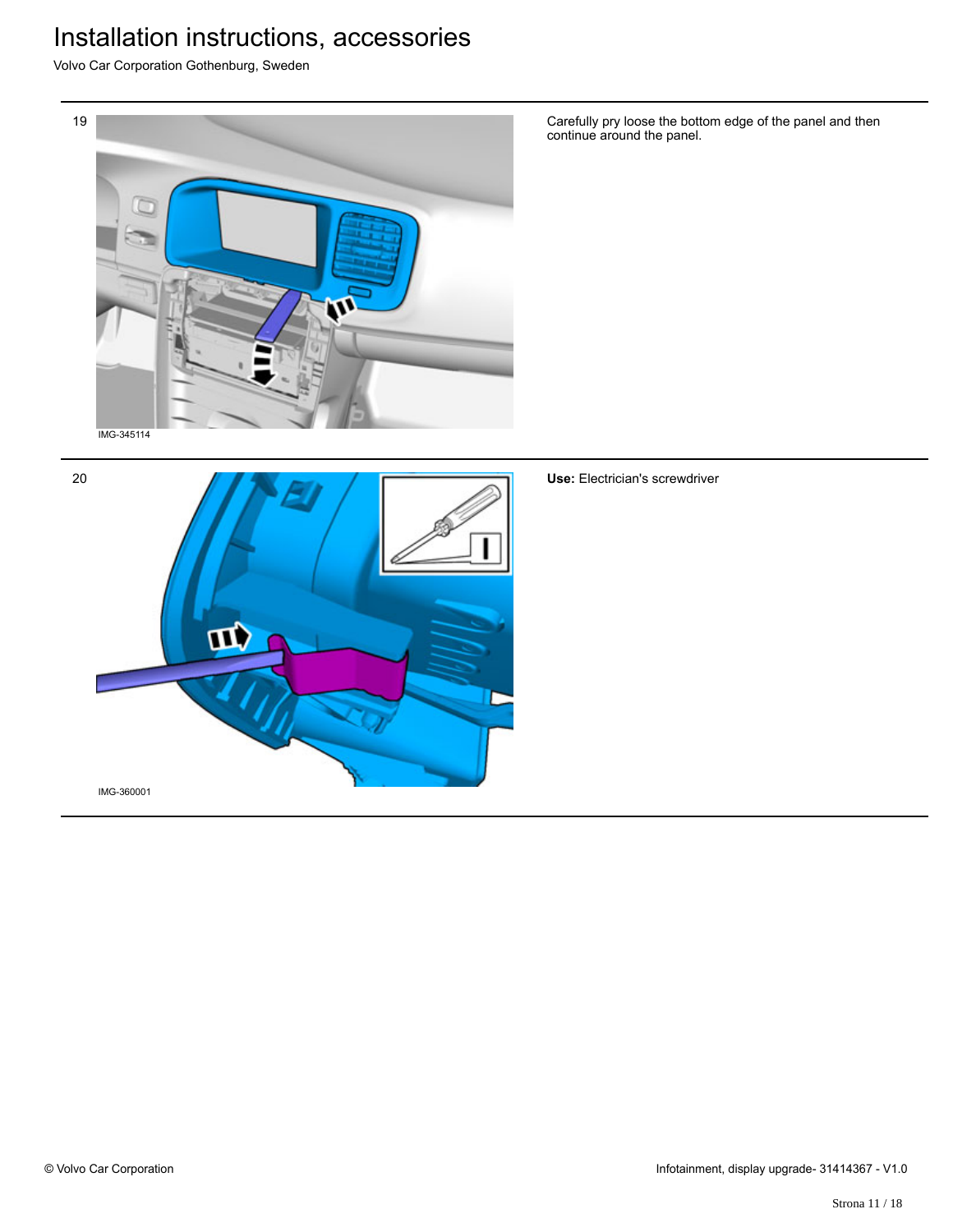Volvo Car Corporation Gothenburg, Sweden





The part is not to be reused.

Remove the screws.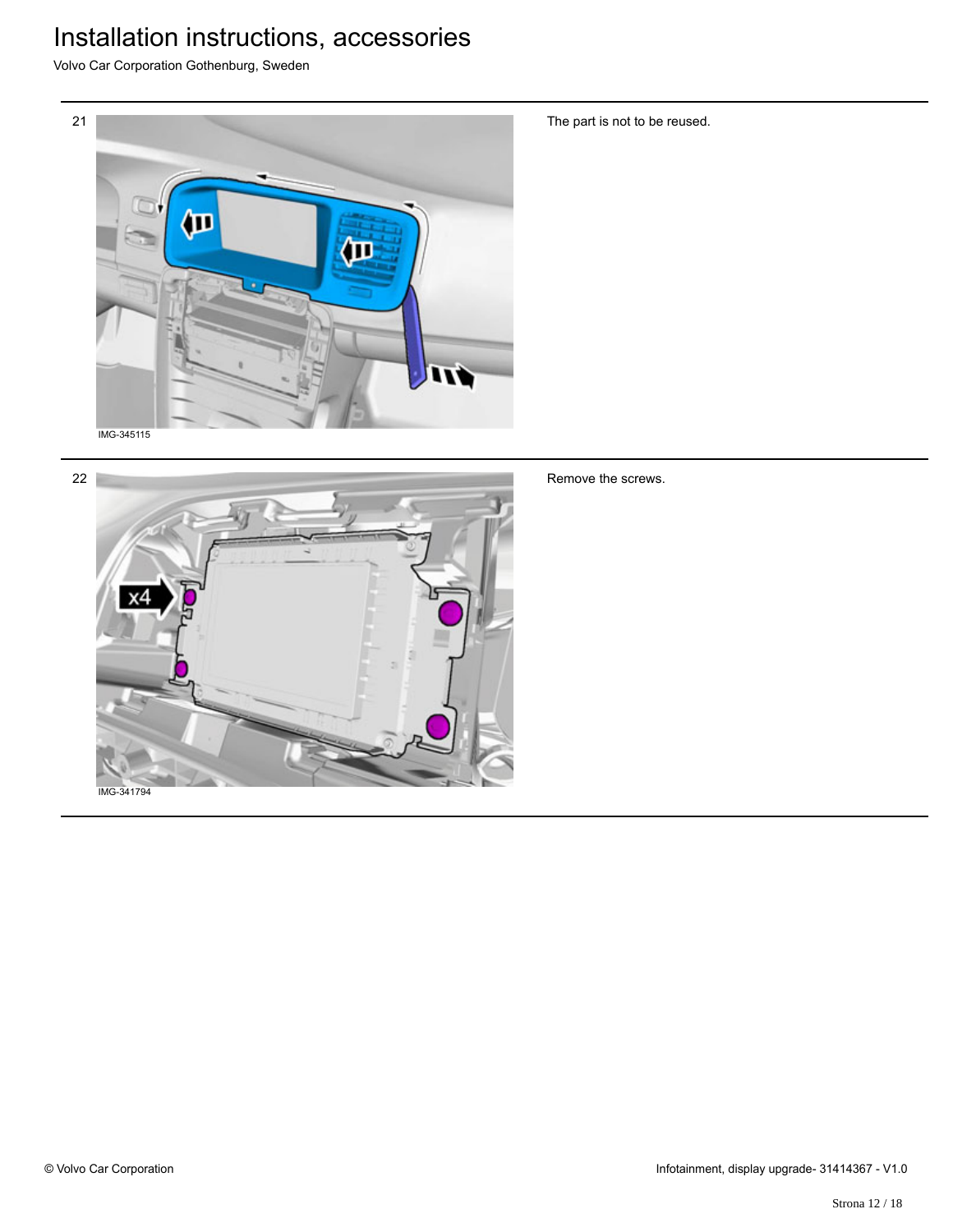Volvo Car Corporation Gothenburg, Sweden





**Accessory installation**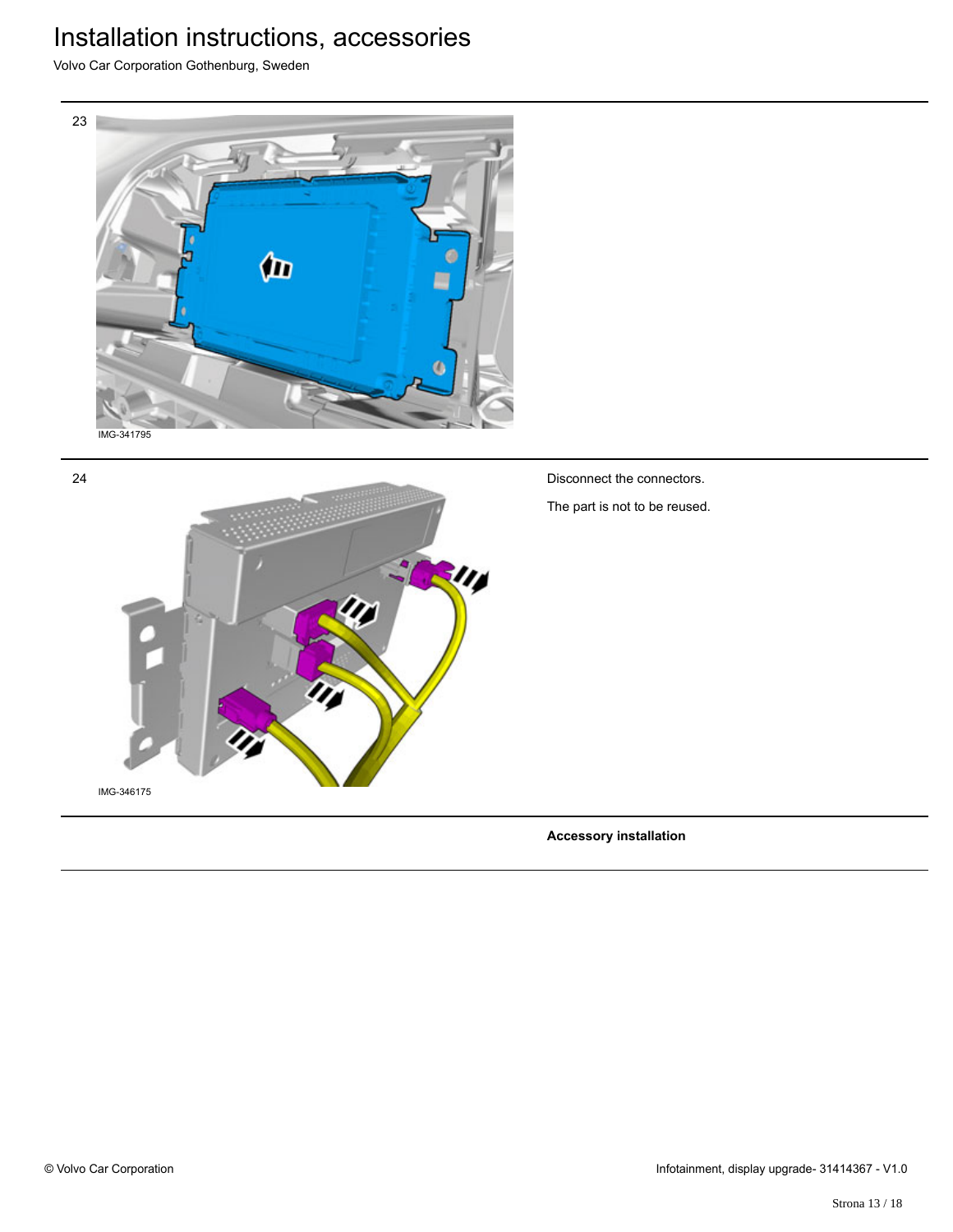Volvo Car Corporation Gothenburg, Sweden



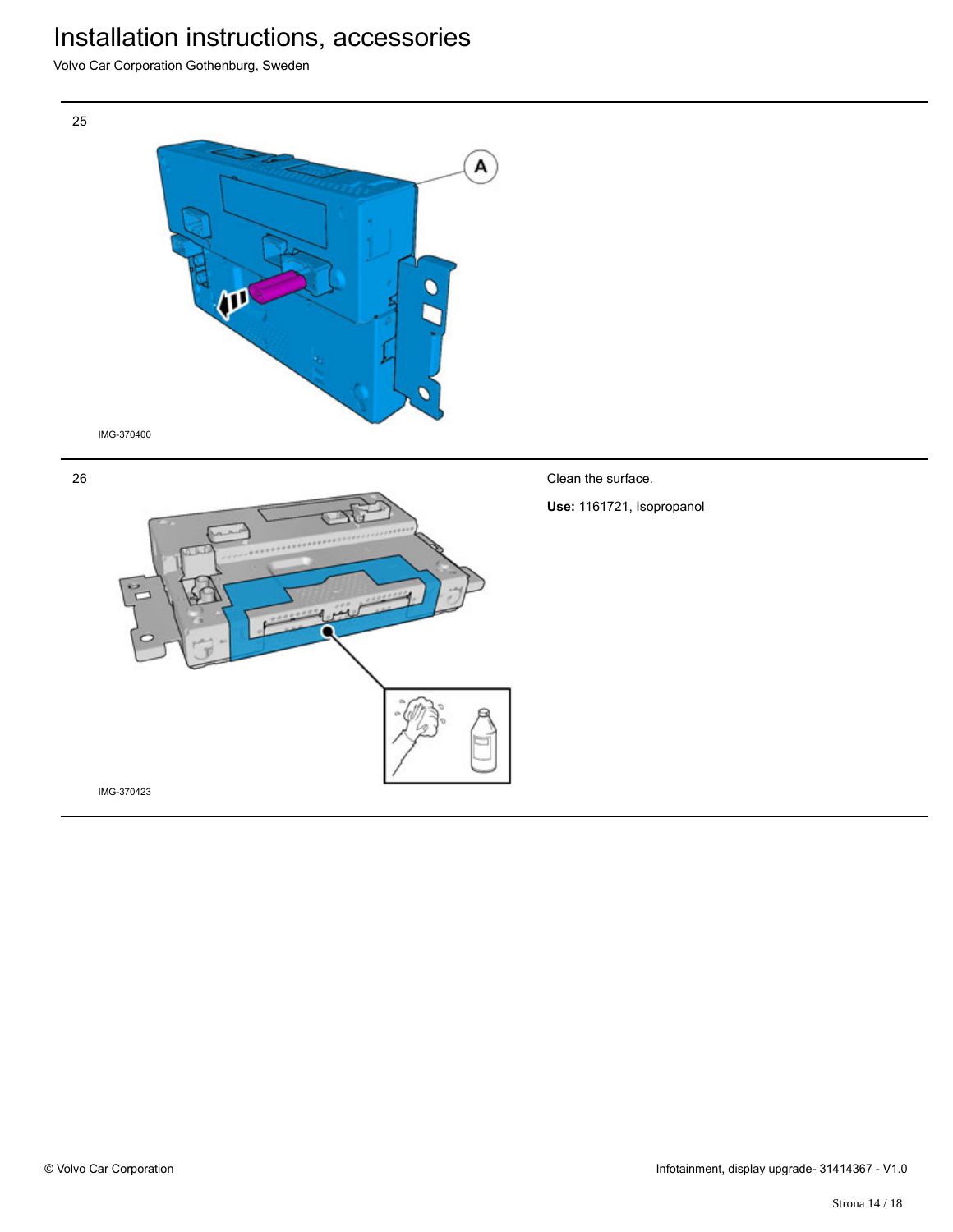Volvo Car Corporation Gothenburg, Sweden



Remove the protective film.

Install component that comes with the accessory kit.

IMG-370424





#### **Note!** Ensure that the tape is fixed to the surface.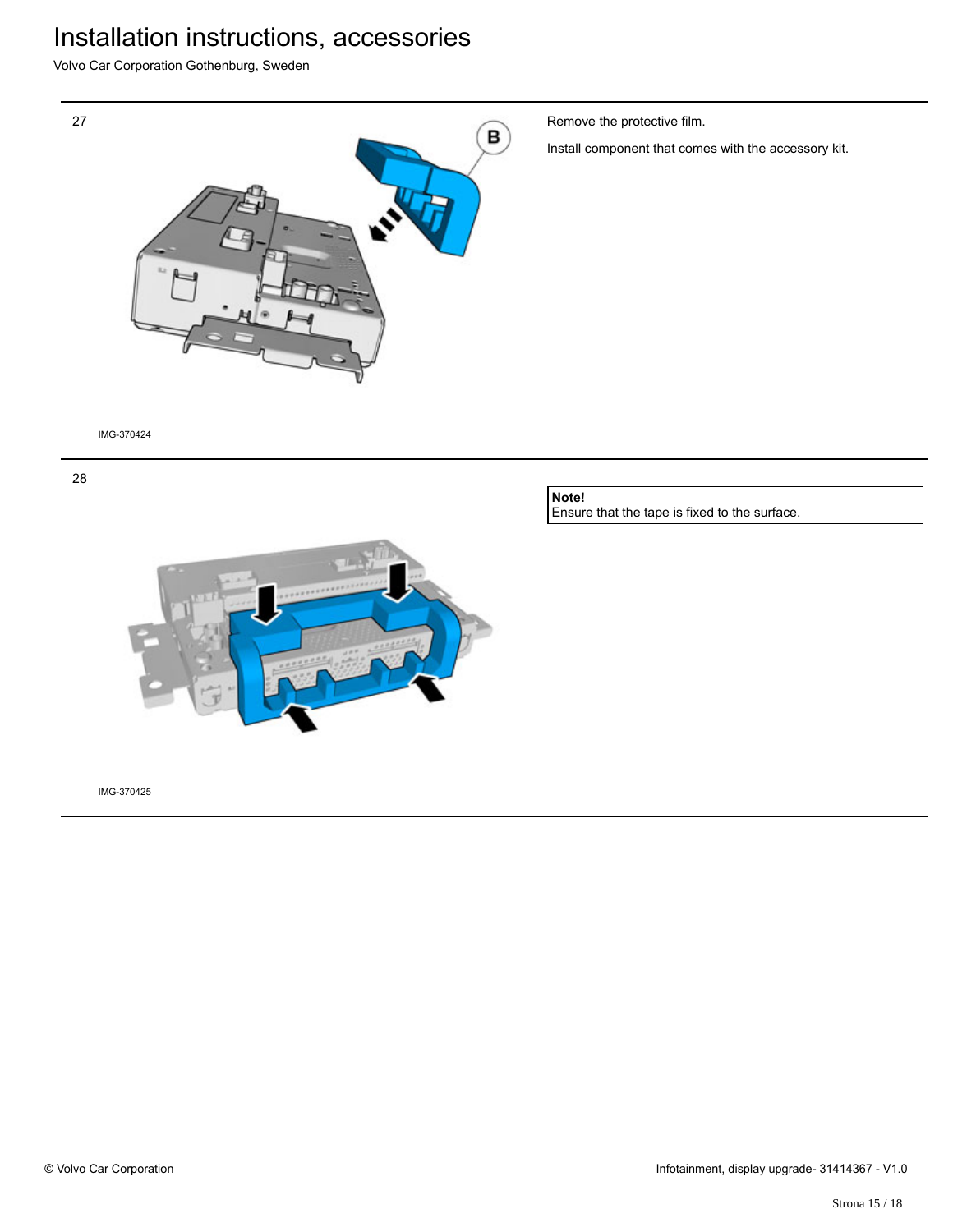Volvo Car Corporation Gothenburg, Sweden



**Note!**

The number of connectors may vary depending on the vehicle's equipment level.

Connect the prerouted cable.

Connect the connectors.



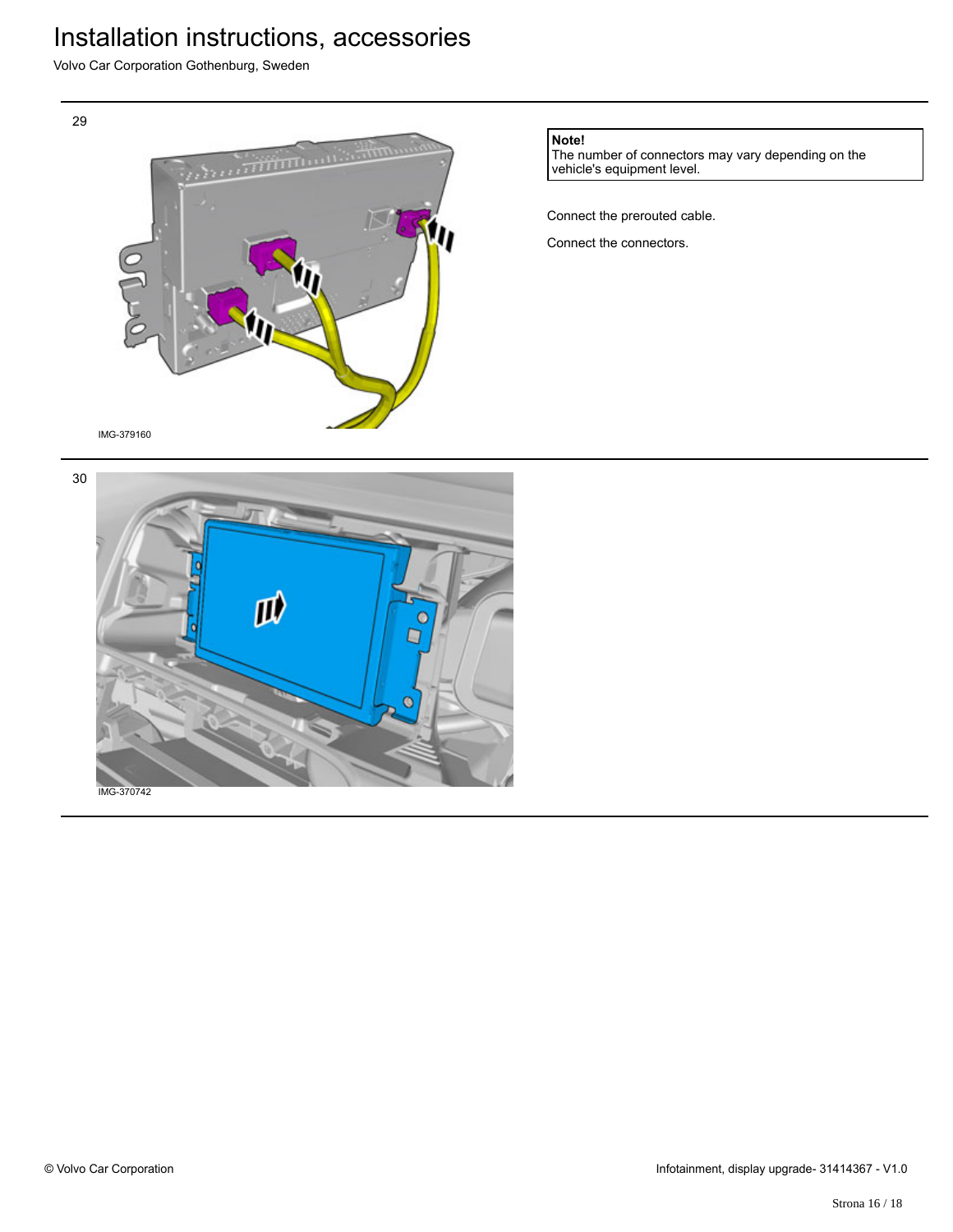Volvo Car Corporation Gothenburg, Sweden



Reinstall the screws.

Install component that comes with the accessory kit.



**Installation**